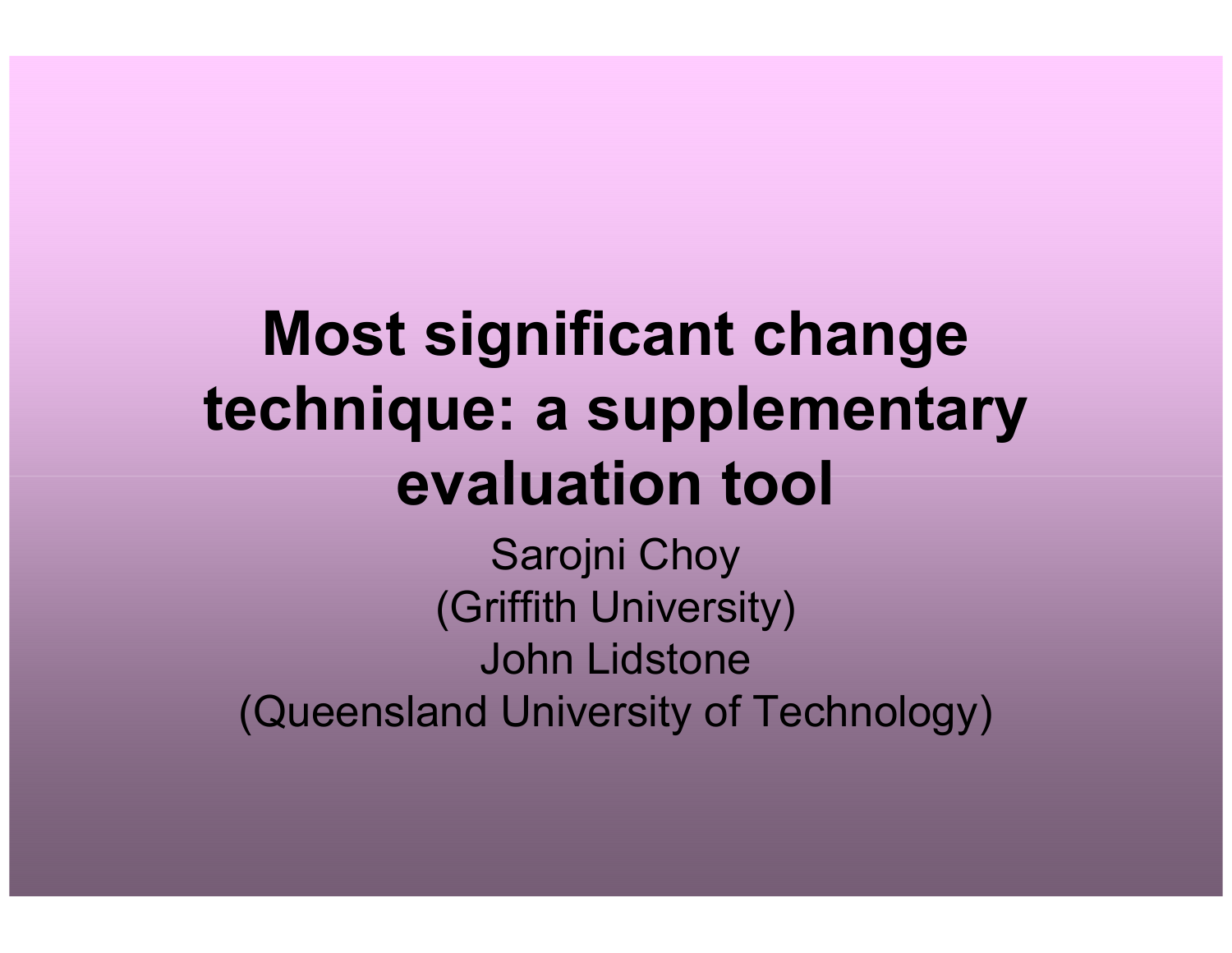## What was the problem?

Conventional evaluations:

- Purpose Continuously improve content and<br>teaching effectiveness (Carevla, 2000) teaching effectiveness (Sproule, 2000).
- Focus on predetermine objectives of the course, not necessarily those of the learners or sponsors (unless customised)
- Focus largely on teaching rather than learning<br>(Densen Javeday 8 Delten 2010) (Denson, Loveday & Dalton, 2010)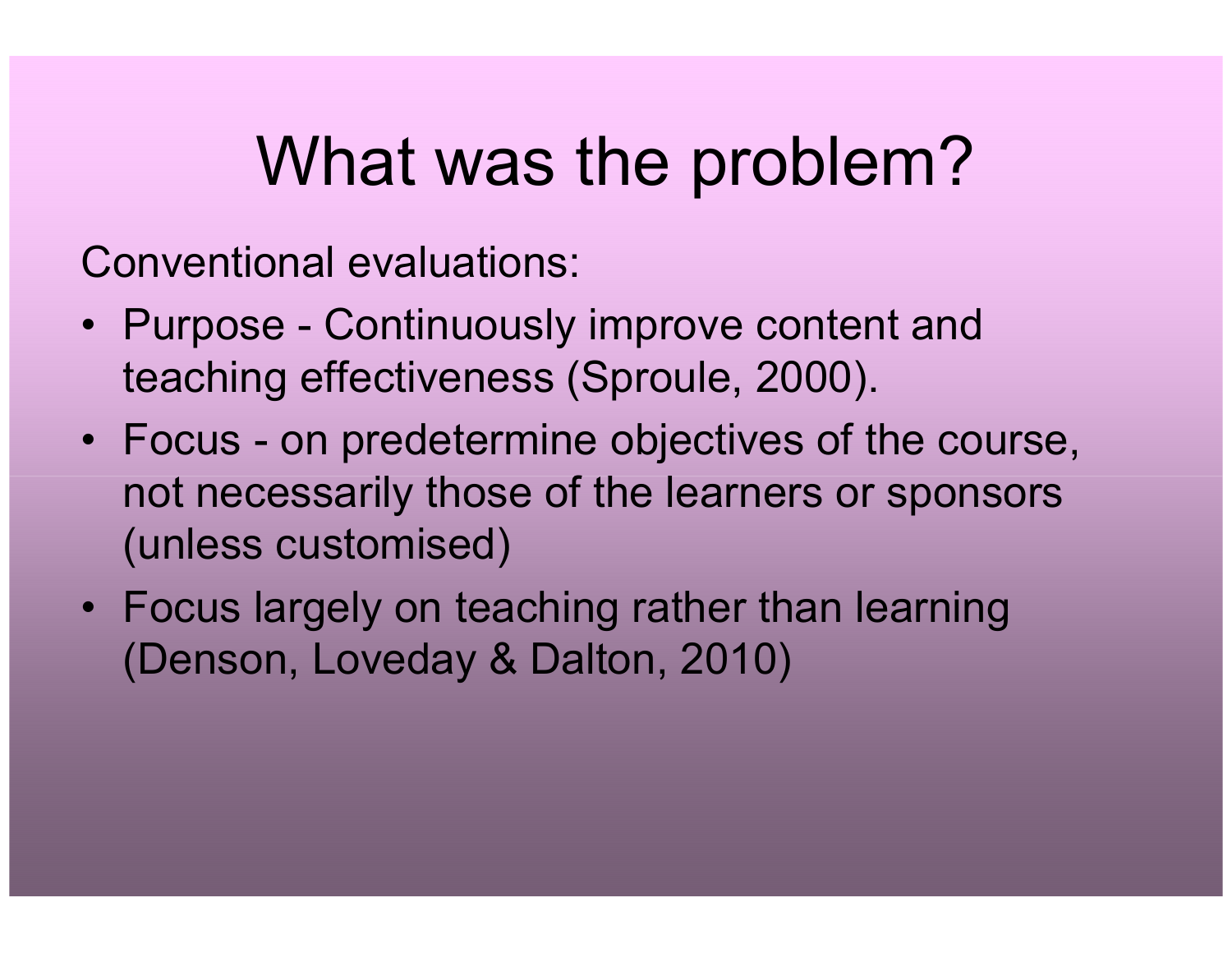#### Traditional approaches to evaluation

- Mostly surveys reliance on quantitative data.
- $\bullet$ Indicate satisfaction to sets of items based on the learning content, aspects of teaching, and method of delivery
- $\bullet$ Findings of primary interest to the <u>facilitators</u> and providers, not necessarily the students or their sponsors.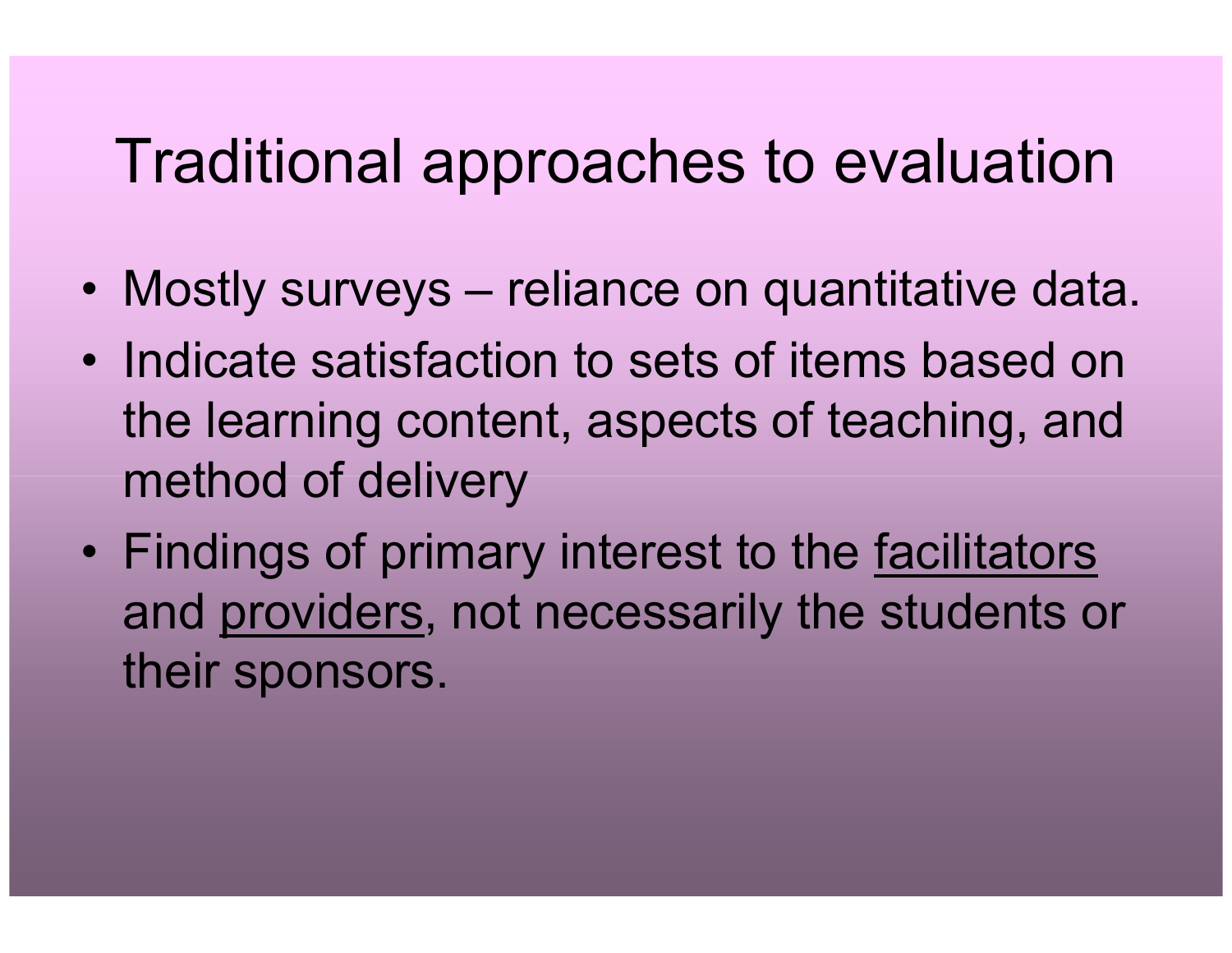## Limitations

- Little practical information for instructors on how to improve new teaching strategies around learnercentred instruction, problem based learning and complex learning (Frick, Chadha, Watson and Zlatkovska, 2010)
- Other limitations (Cohen, 1981; Denson, Loveday & Dalton, 2010; Feldman, 1989; Frick, Chadha, Watson, Wang & Green, 2008a, 2008b; Kulik, 2001; and Spiel, Schober and Reimann, 2006)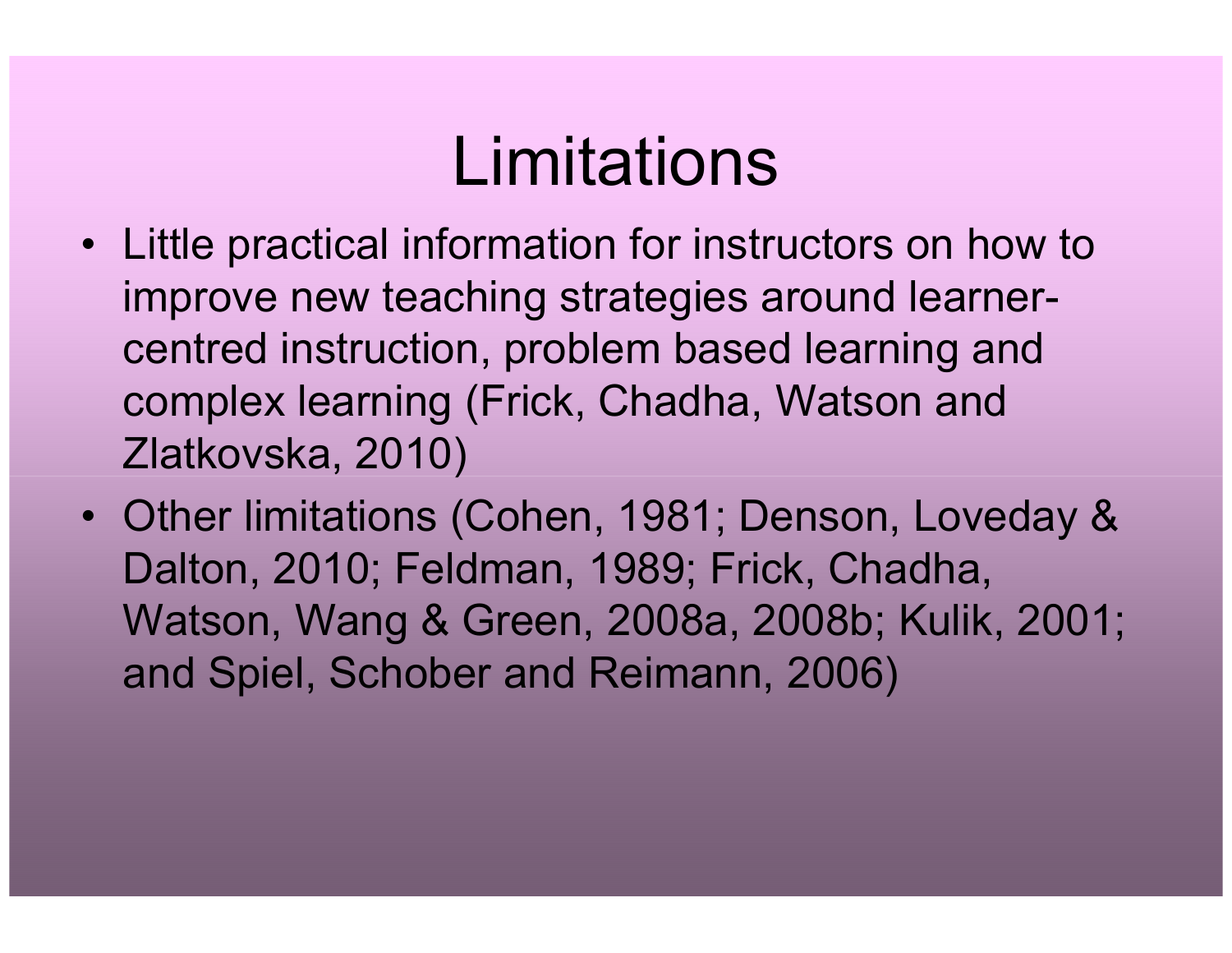### Supplementary evaluation

• Individual facilitators conduct own evaluation, as part of action research/action learning, but do not publish.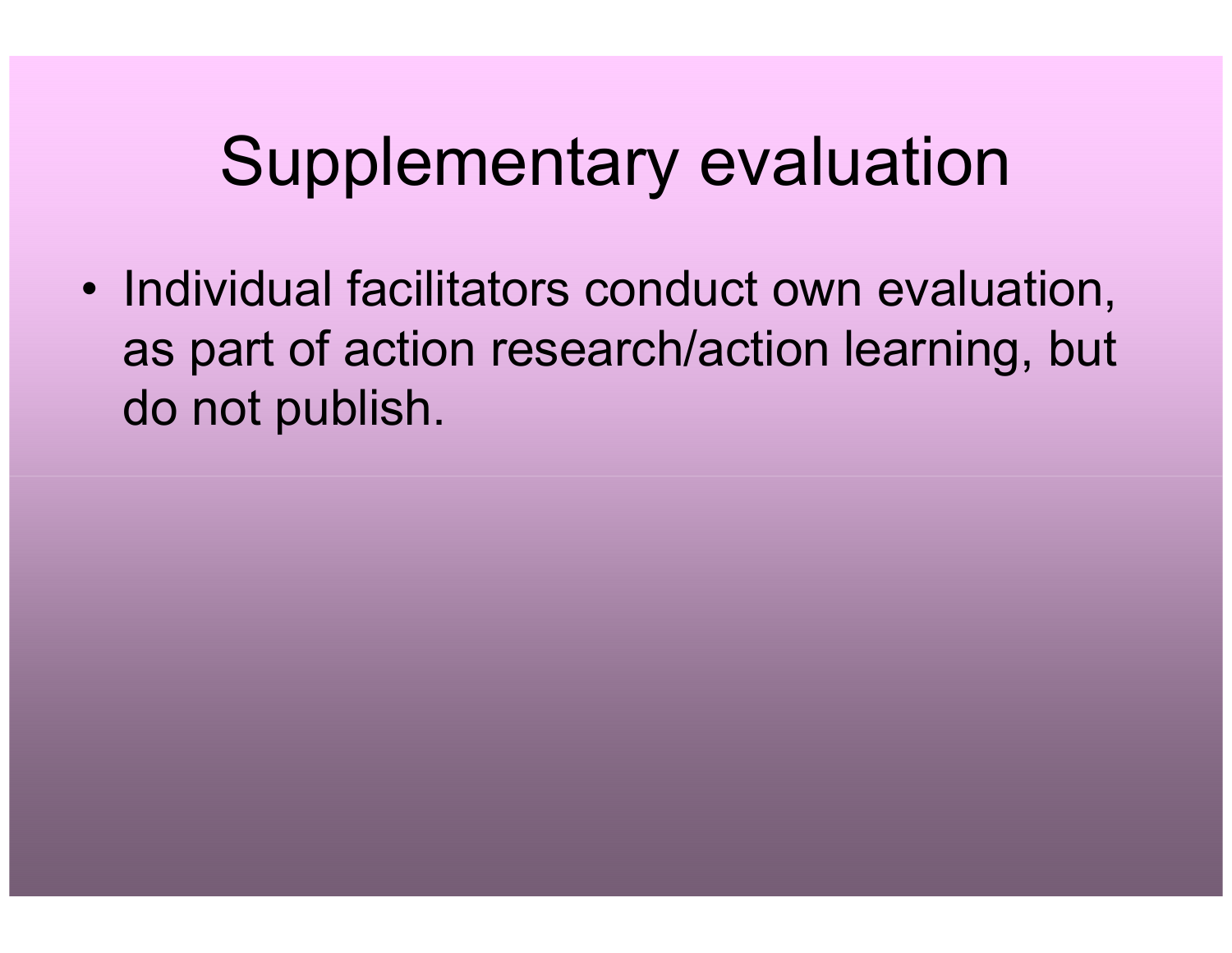# Our project

- $\bullet$ 18 Senior managers completed a leadership course
- •What were the secondary outcomes - those of personal significance to the participants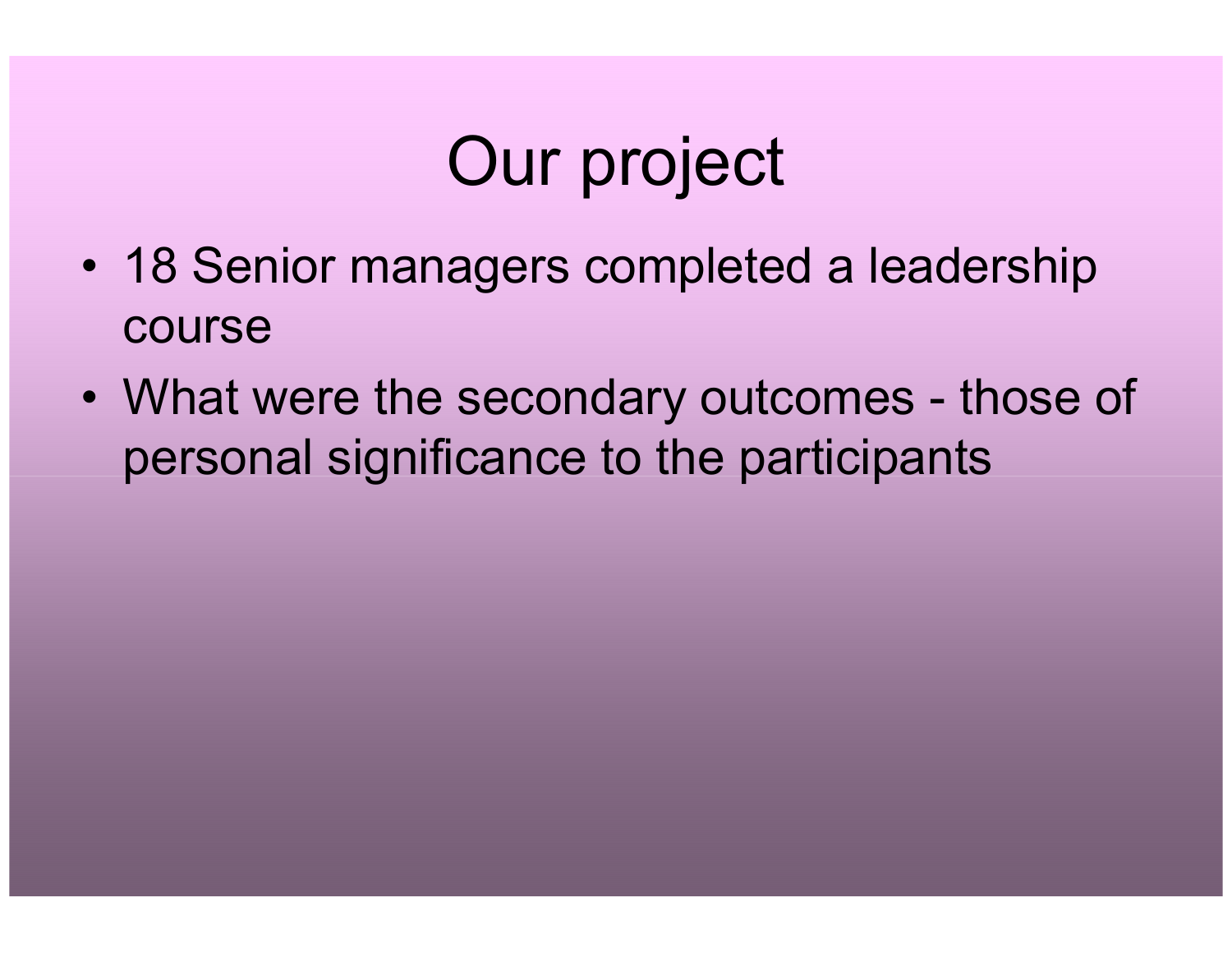# Most Significant Change - MSC

- MSC first developed by Davis (1996) to monitor and evaluate complex participatory rural development programs with diverse implementation and outcomes.
- Based on stories about changes that participants experience during and as a result of a particular project or program – beyond pre-defined indicators.
- Highlights the secondary outcomes those of personal significance to the participants.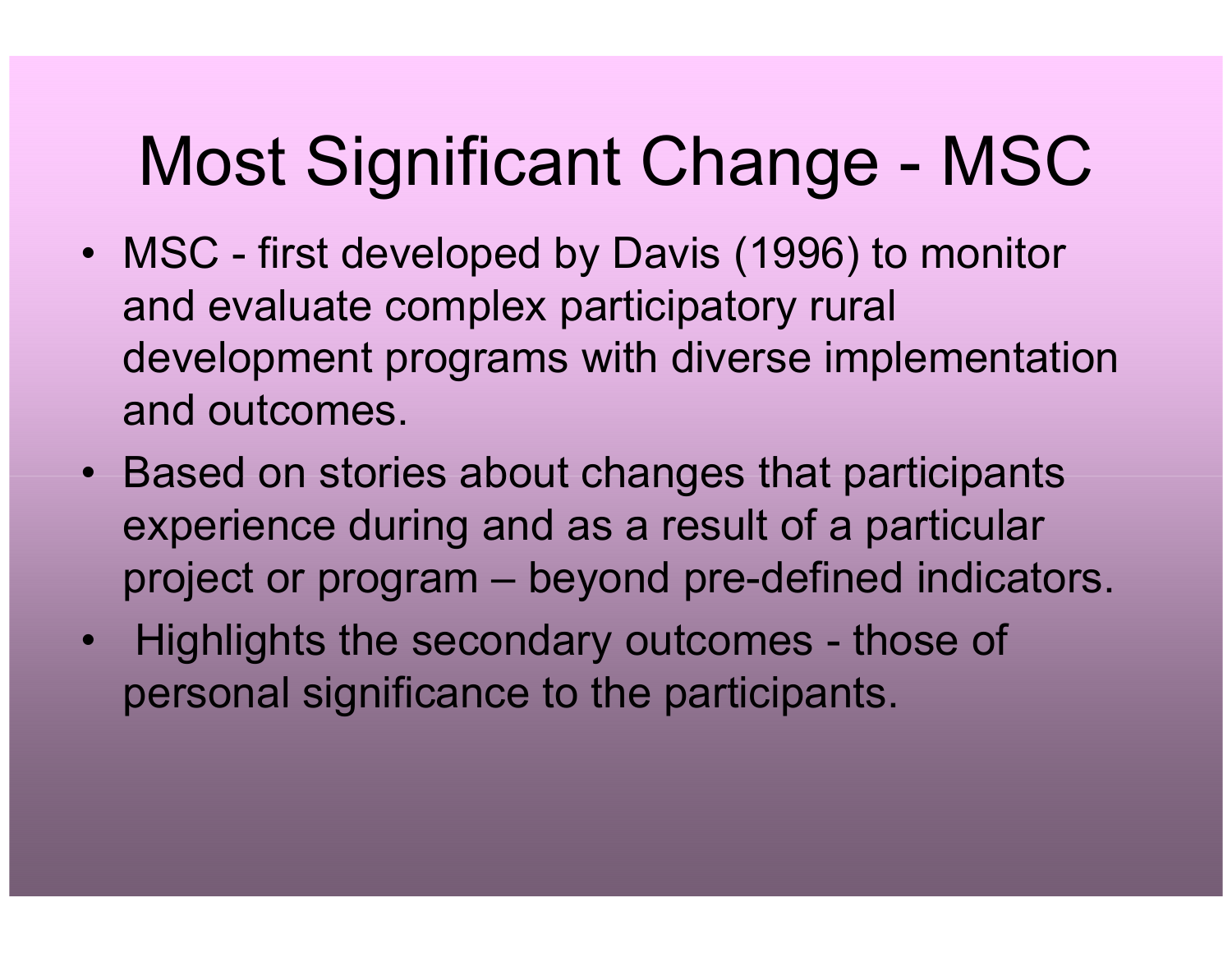# Theory

- $\bullet$ Founded on the theory of evolutionary<br>
continuous continuous carrier epistemology – contingency on learning
- Individuals' stories constructed and derived<br>from socio cultural contoxts (Lavo and from socio-cultural contexts (Lave and Wenger, 2003).
- $\bullet$  Constructivist subjective epistemology benefits of learning translated and constructed in socially meaningful outcomes.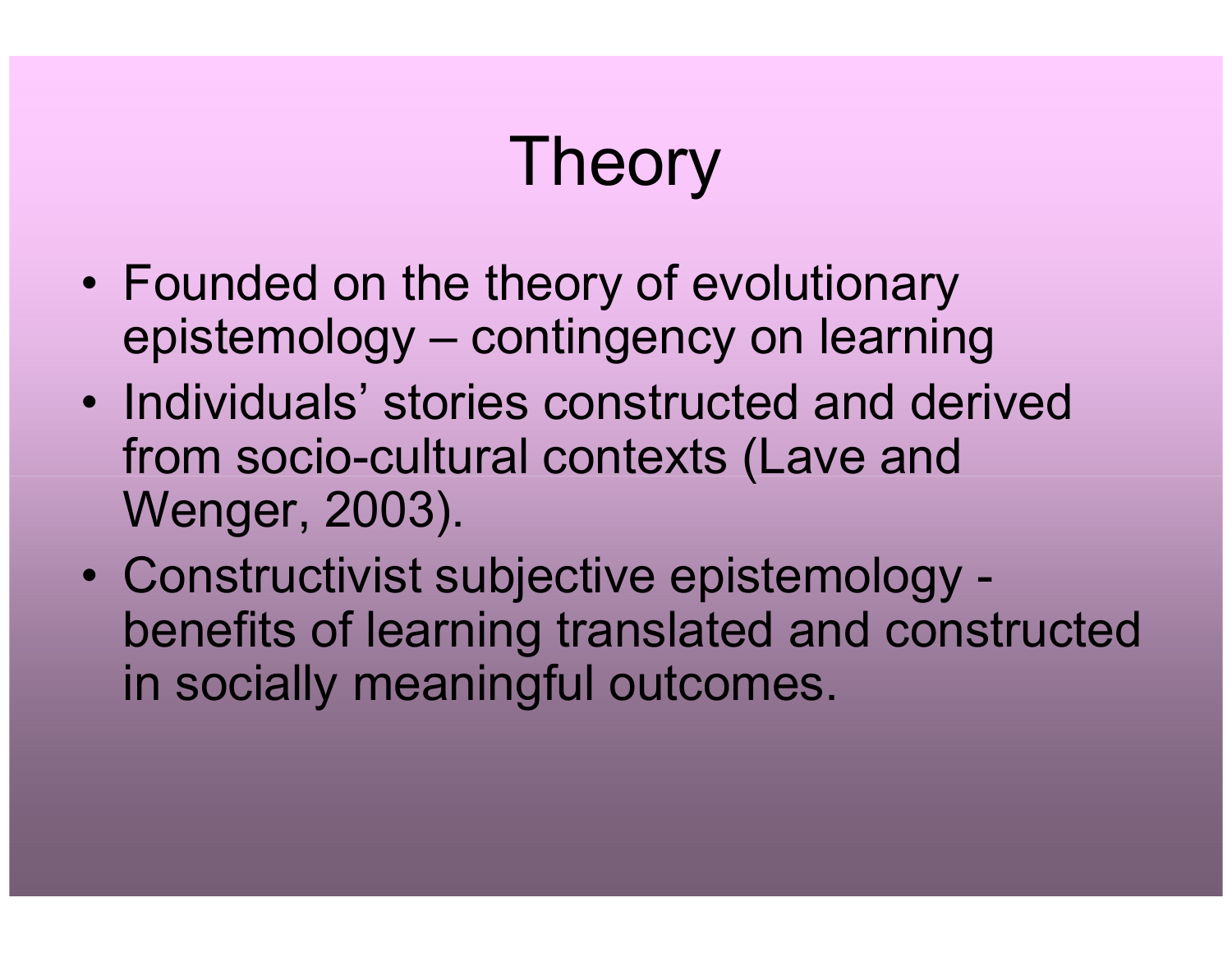# **Technique**

- •MSC is non-threatening
- $\bullet$  Offers genuine input from the participants' perspectives
- Participatory in nature
- •Dialogical story based - identifies the unintentional, complex and diverse outcomes beyond the objectives of the course.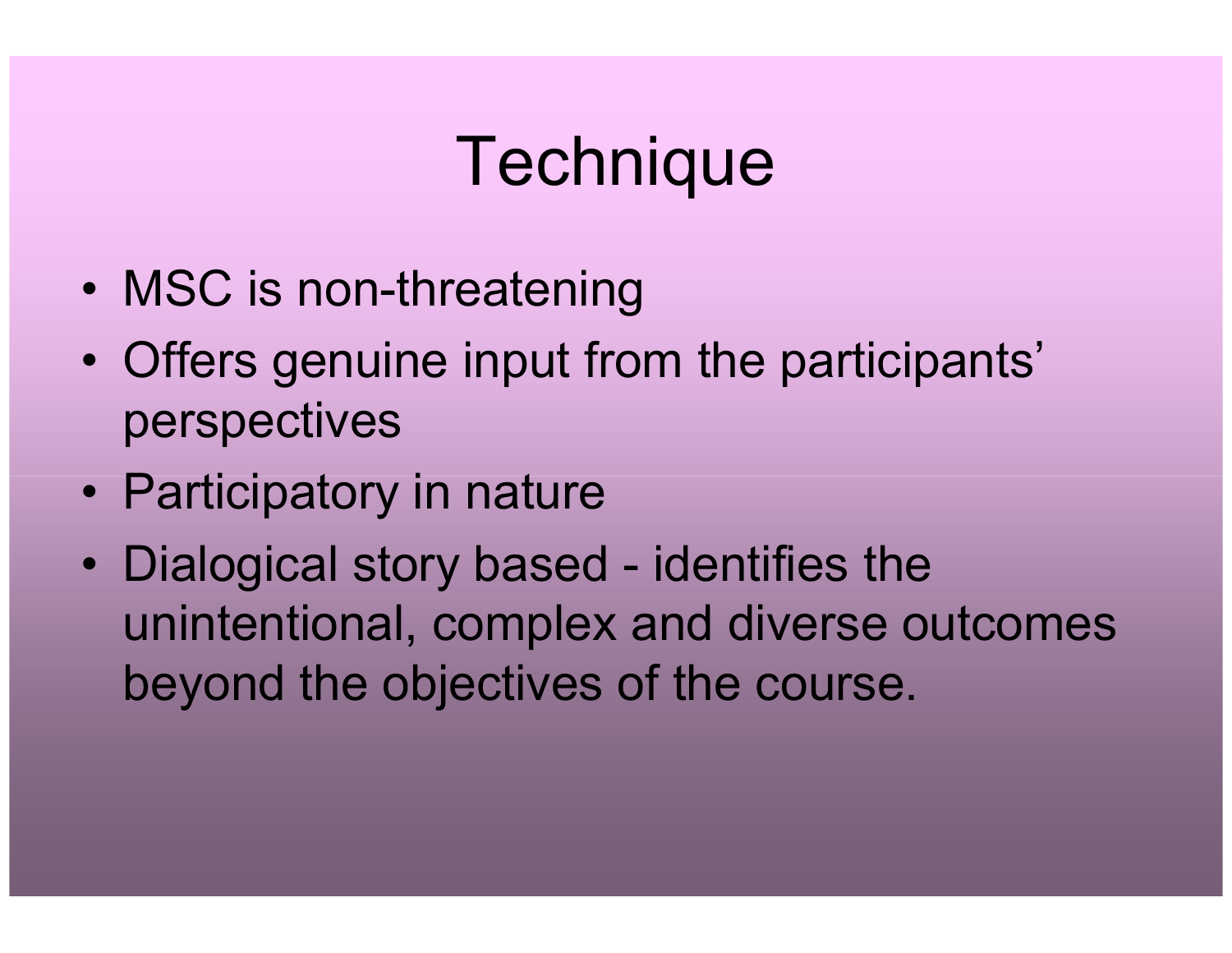# Ten steps

- 1. Getting started: establishing champions and getting familiar with the approach
- 2. Establishing 'domains of change'
- 3. Defining the reporting period
- 4. Collecting stories of change
- 5. Reviewing the stories within the organizational hierarchy
- 6. Providing stakeholders with regular feedback about the review process
- 7. Setting in place a process to verify the stories if necessary
- 8. Quantification
- 9. Conducting secondary analysis of the stories en masse
- 10.Revising the MSC process.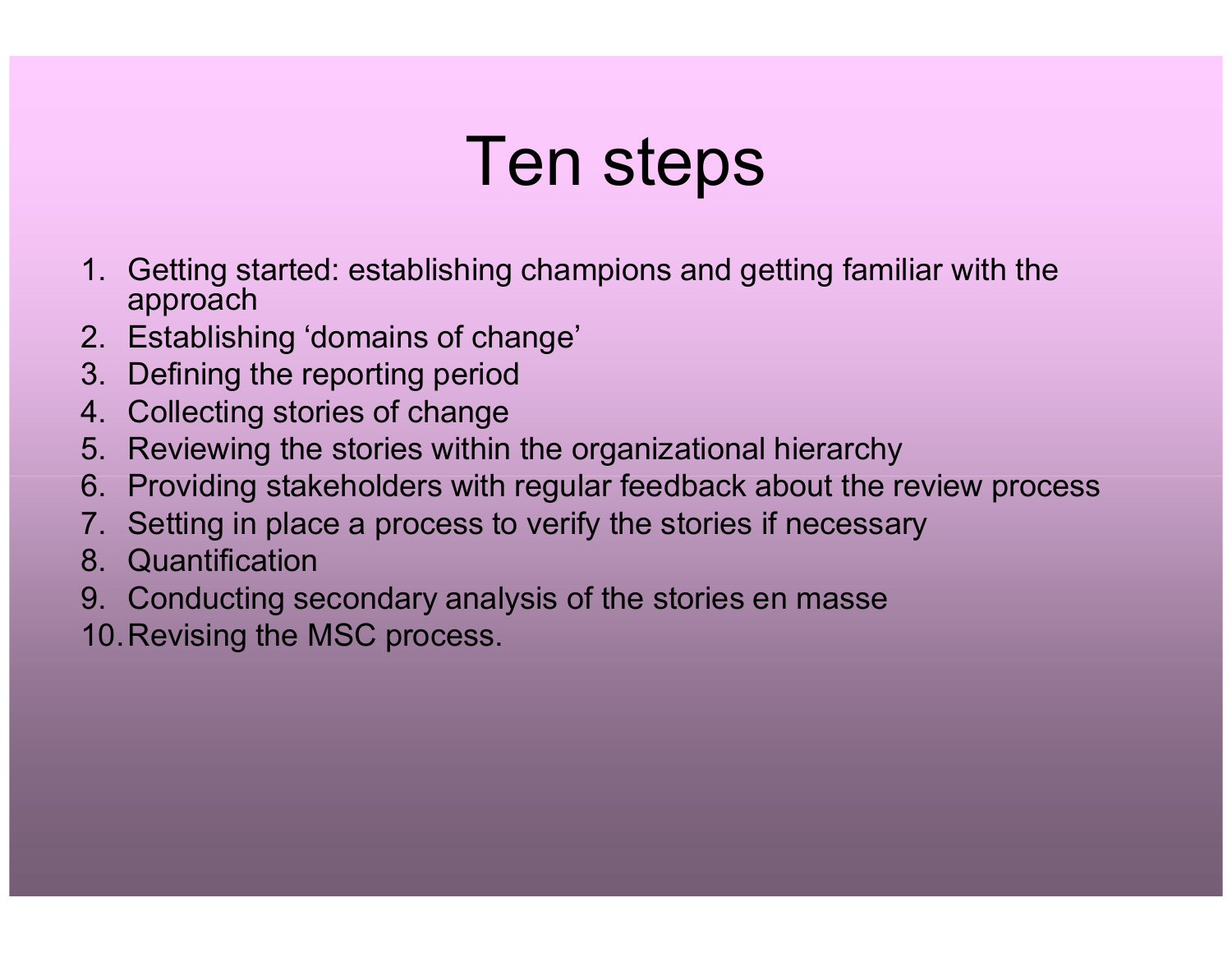#### Steps we used

Step 4: Collecting stories of change Step 9: Conducting secondary analysis of the stories en masse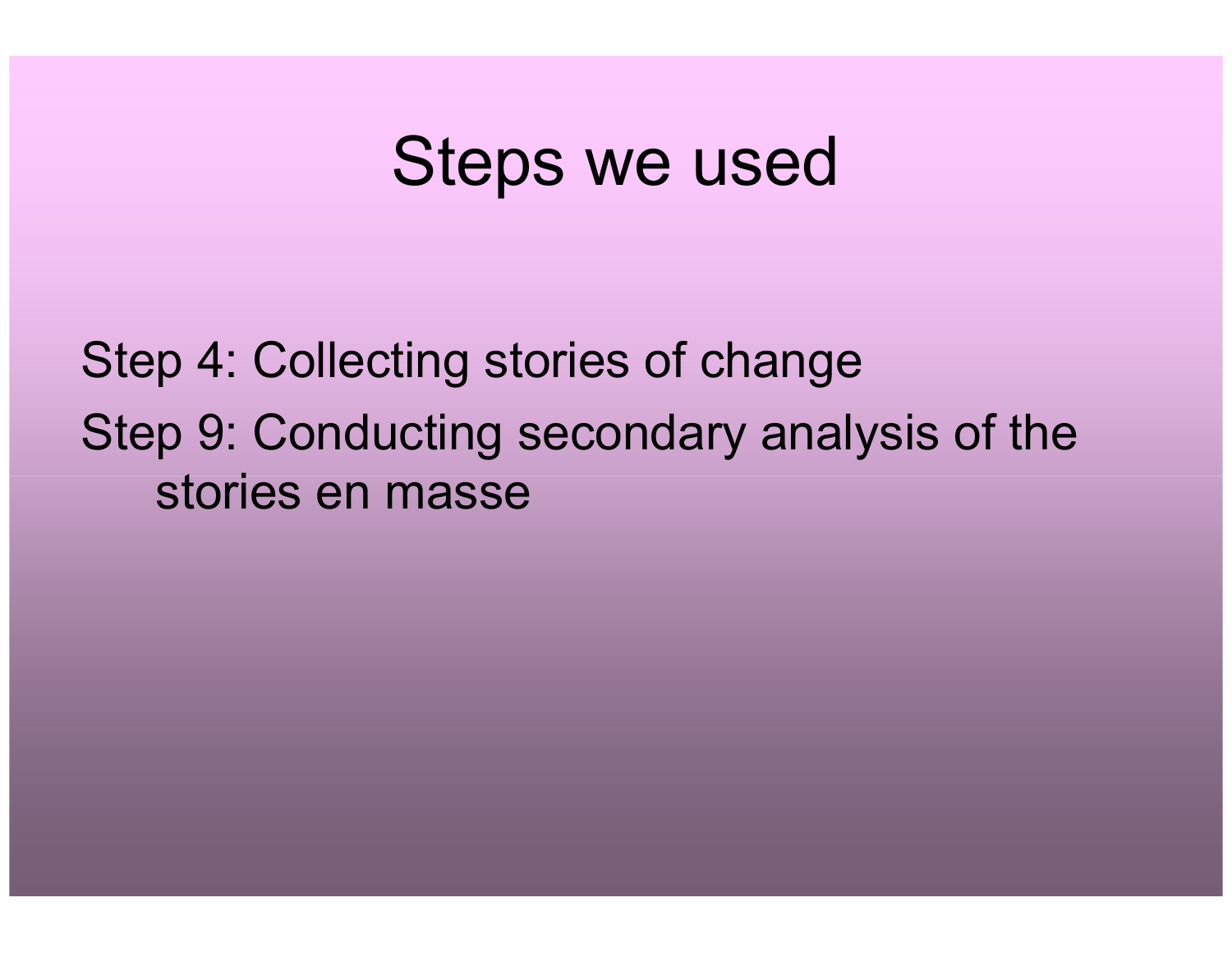# Data collection

- $\bullet$  Purposive interviews:
	- –What positive or negative changes have you observed in you and your working life during the time that you have been studying for the Master of Education degree?
	- –Which of these changes do you consider to be<br>the most significant? the most significant?
	- –Why do you consider it to be the most significant?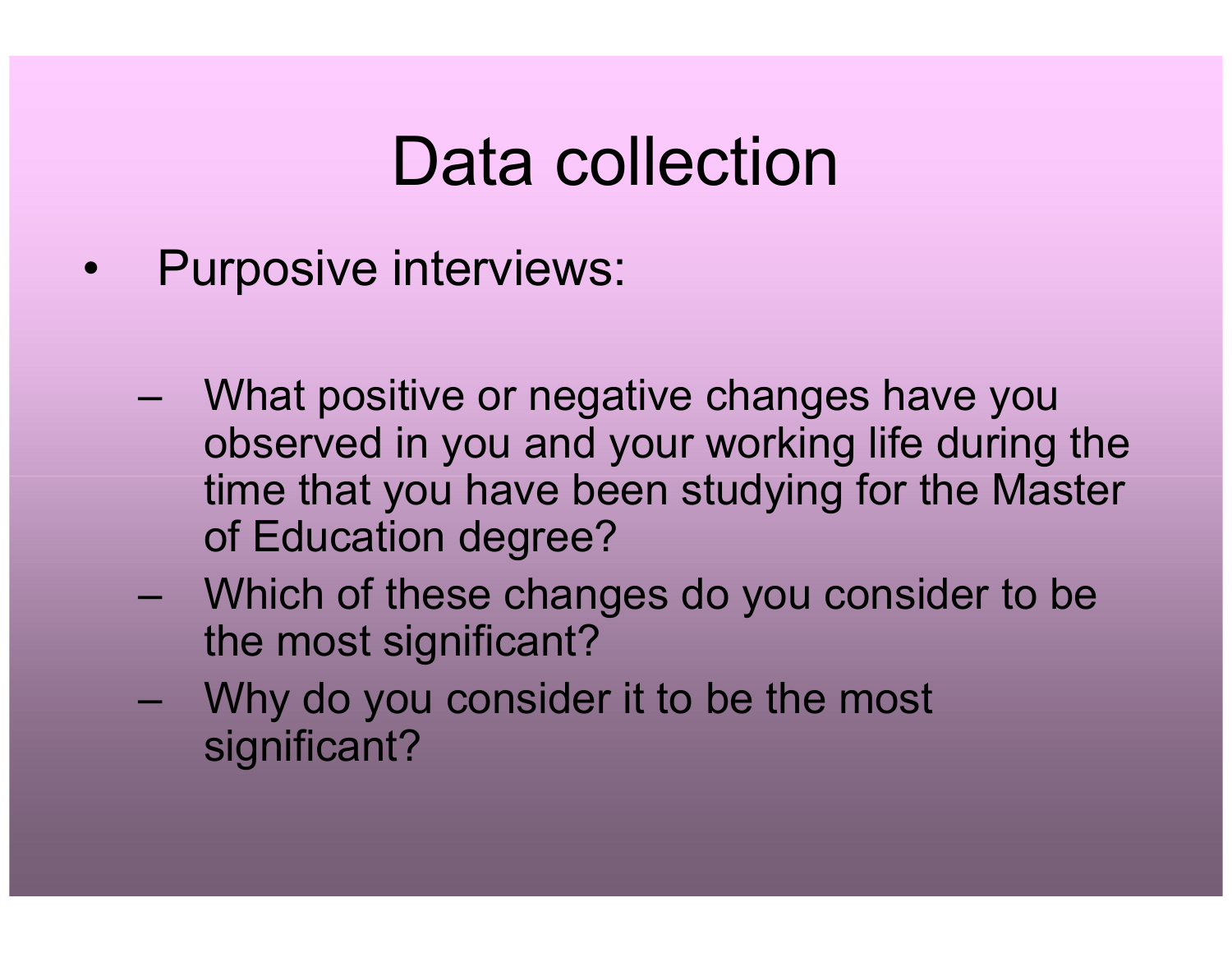### Data analysis

- Inductive approach coding and analysis to narrow into common themes
- Independent analysis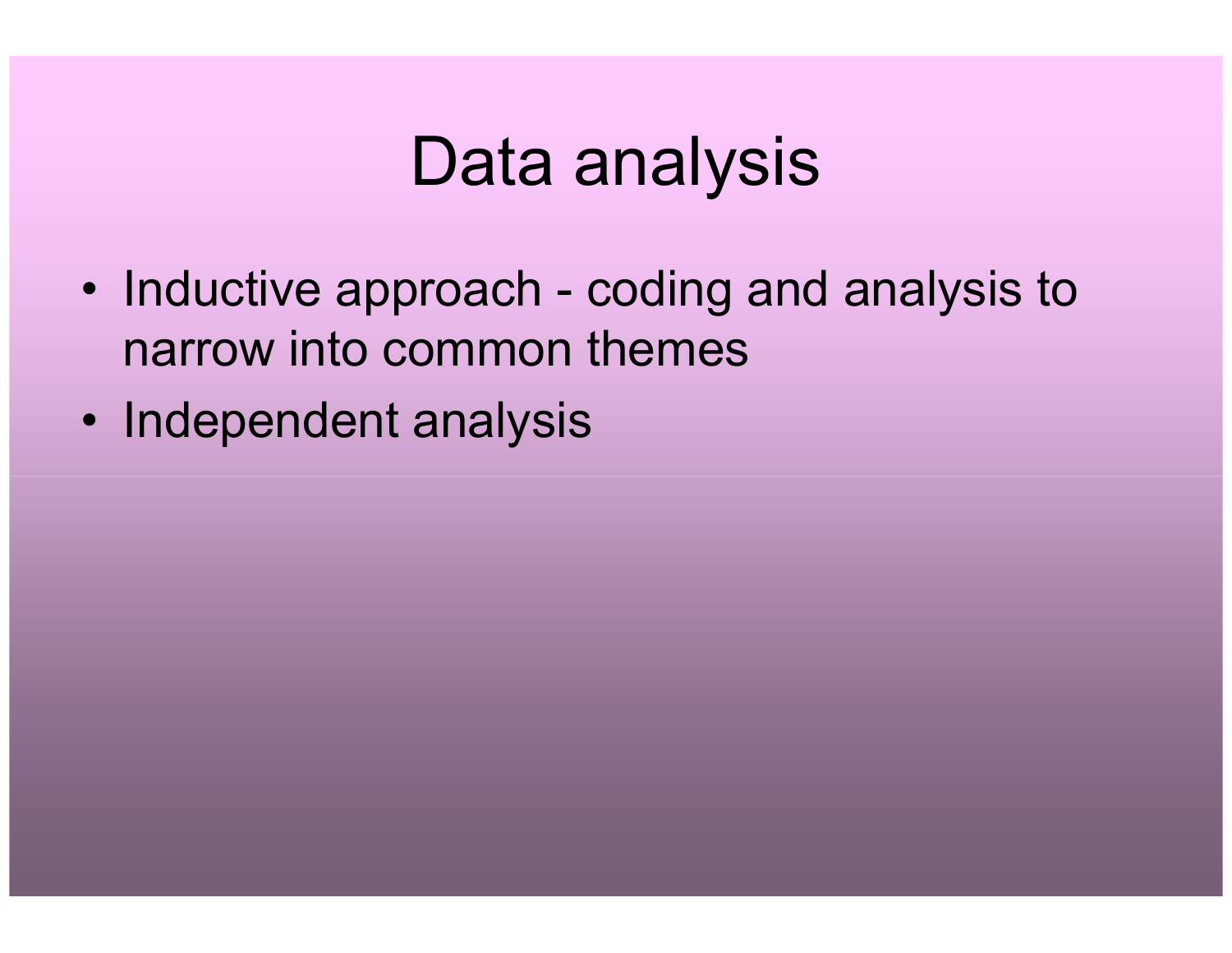#### Most significant - positive changes

- increase in self confidence (89 references)
- change as a person (63 references)
- recognition and respect by others (33 references)
- ability to make more informed decision making (24 references)
- engaging others more than before (19 references)
- now accepting others' views (11 references).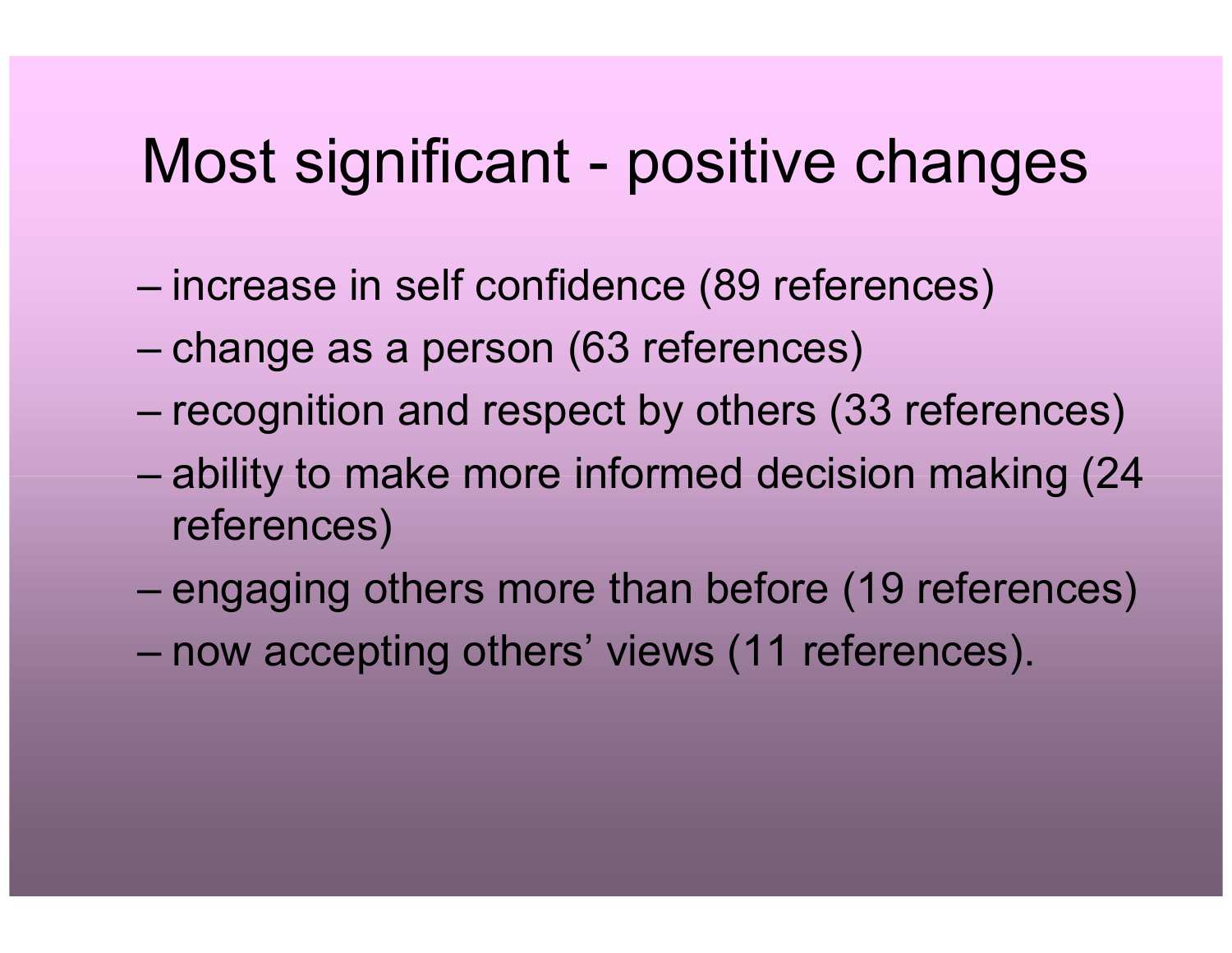#### Most significant - negative changes

- Negative changes that were considered significant by the students were:
	- envy (5 references)
	- increased workload (3 references)
	- lack of recognition/appreciation of the 'new leaders' by a few work supervisors (3 references).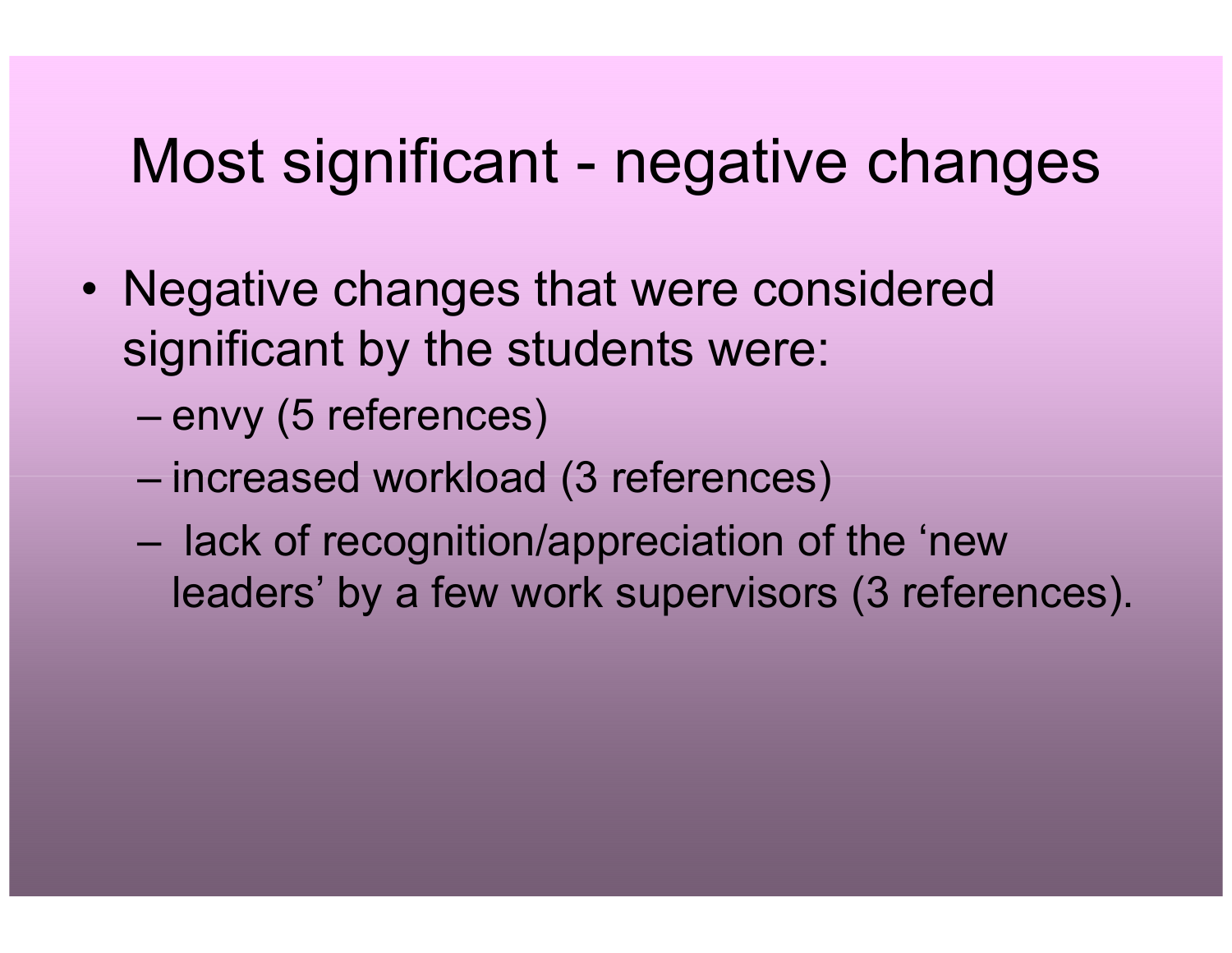#### Most fundamental

- Self confidence major transformations within oneself which in turn stimulated and facilitated changes in other areas
- … my bosses now have a high regard for me. Yes. Because then I can speak confidently in meetings. Ican contribute. I can share some of the knowledge that I acquired during my course of study with them. So they tend to appreciate that. [P10]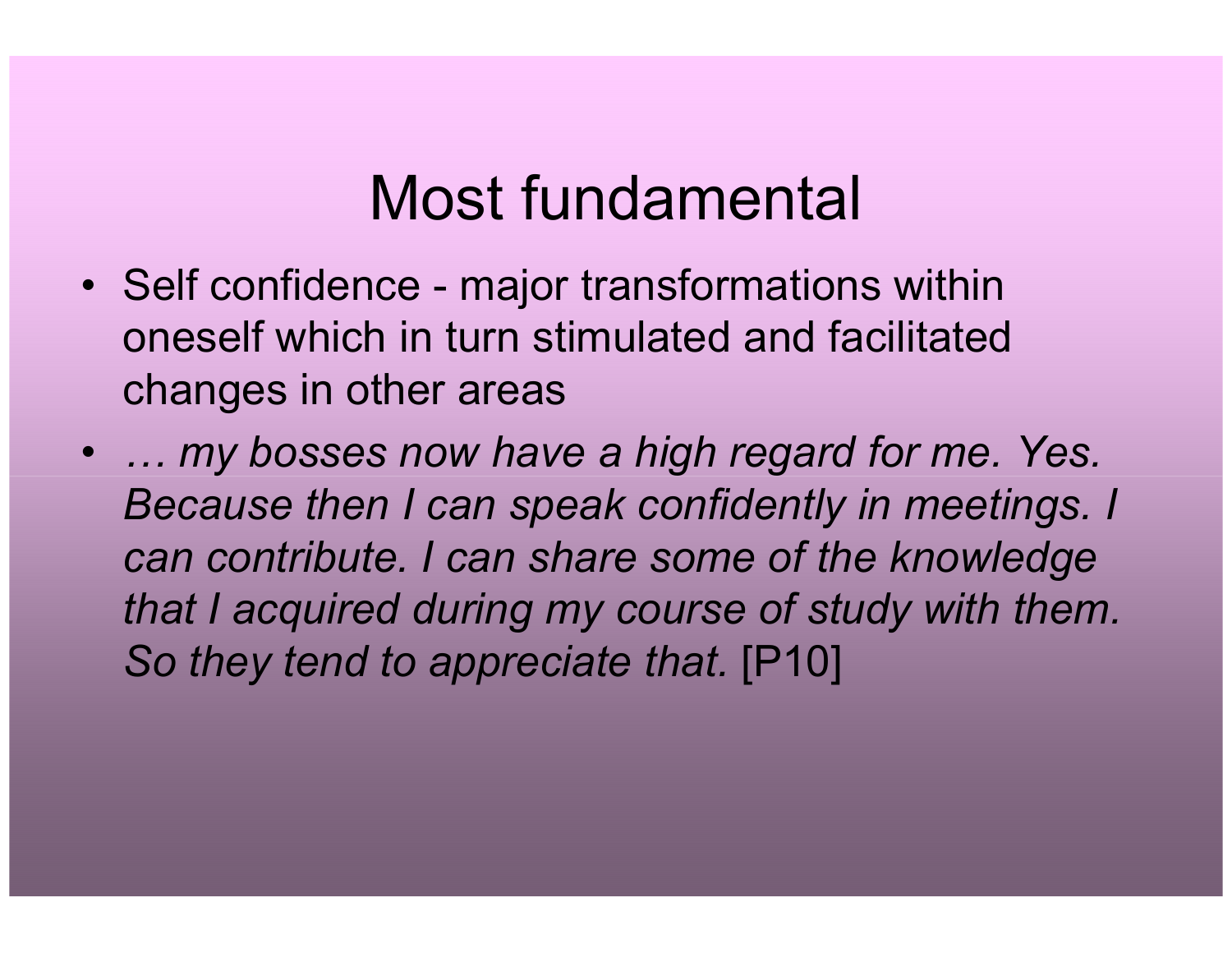- • $\bullet$  It has given me the confidence as a lady, a female leader amongst all men to take on any challenges that may come. [P 09]
- I'm a changed person… I do not talk like the way I used to talk. I do not think like the way I used to think. [P04]
- $\bullet$  The old me is waiting for things to happen but the new me is taking the initiative to do things, so I think there's been a lot of change in me. [P05]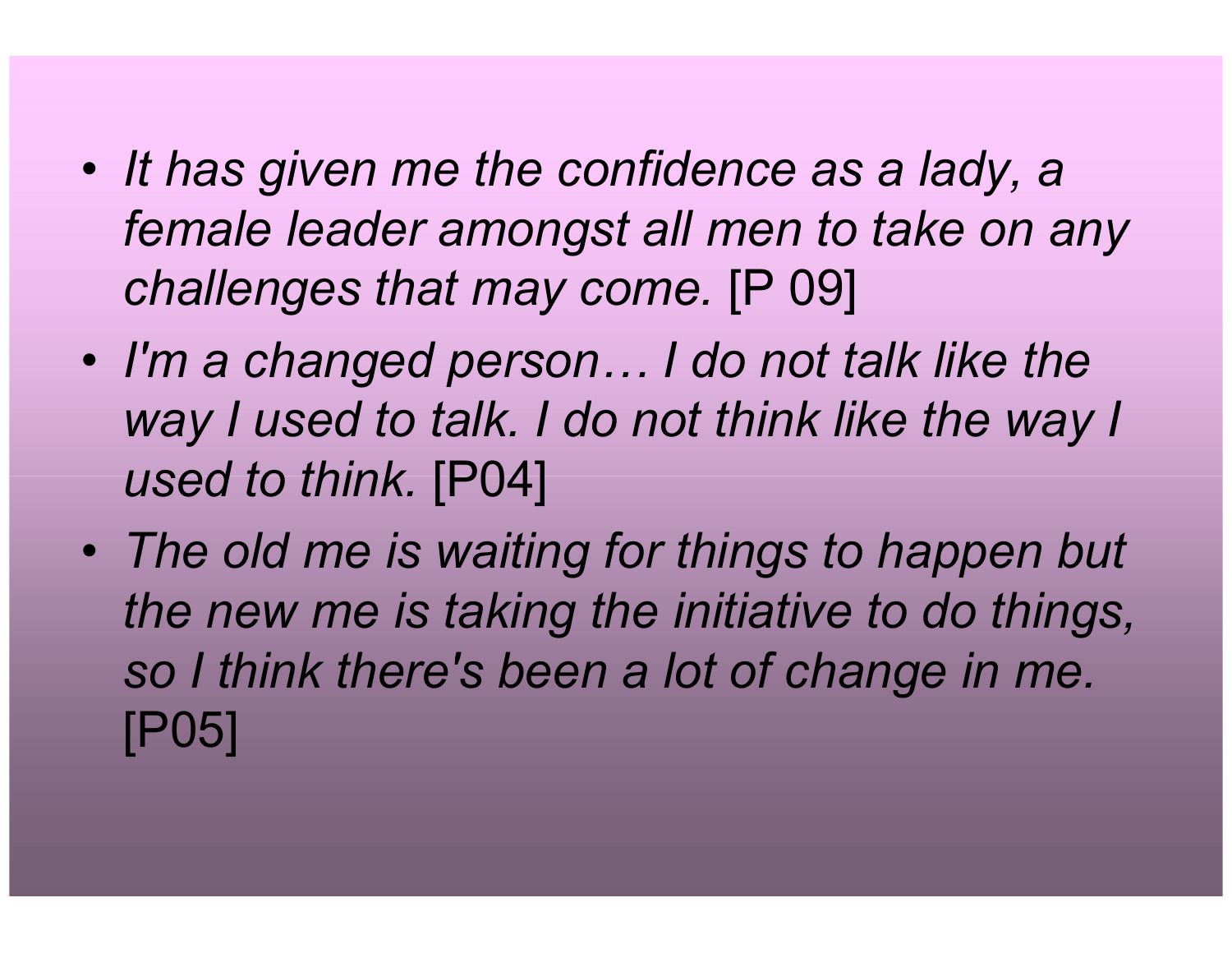## Three advantages of MSC

- 1. Identified the values that prevail in the cultural, workplace and community contextsof the students.
- 2. Encouraged students to critically evaluate the changes they experienced and explain which were most important.
- 3. Their stories have delivered a richer picture of the immediate impact of the course.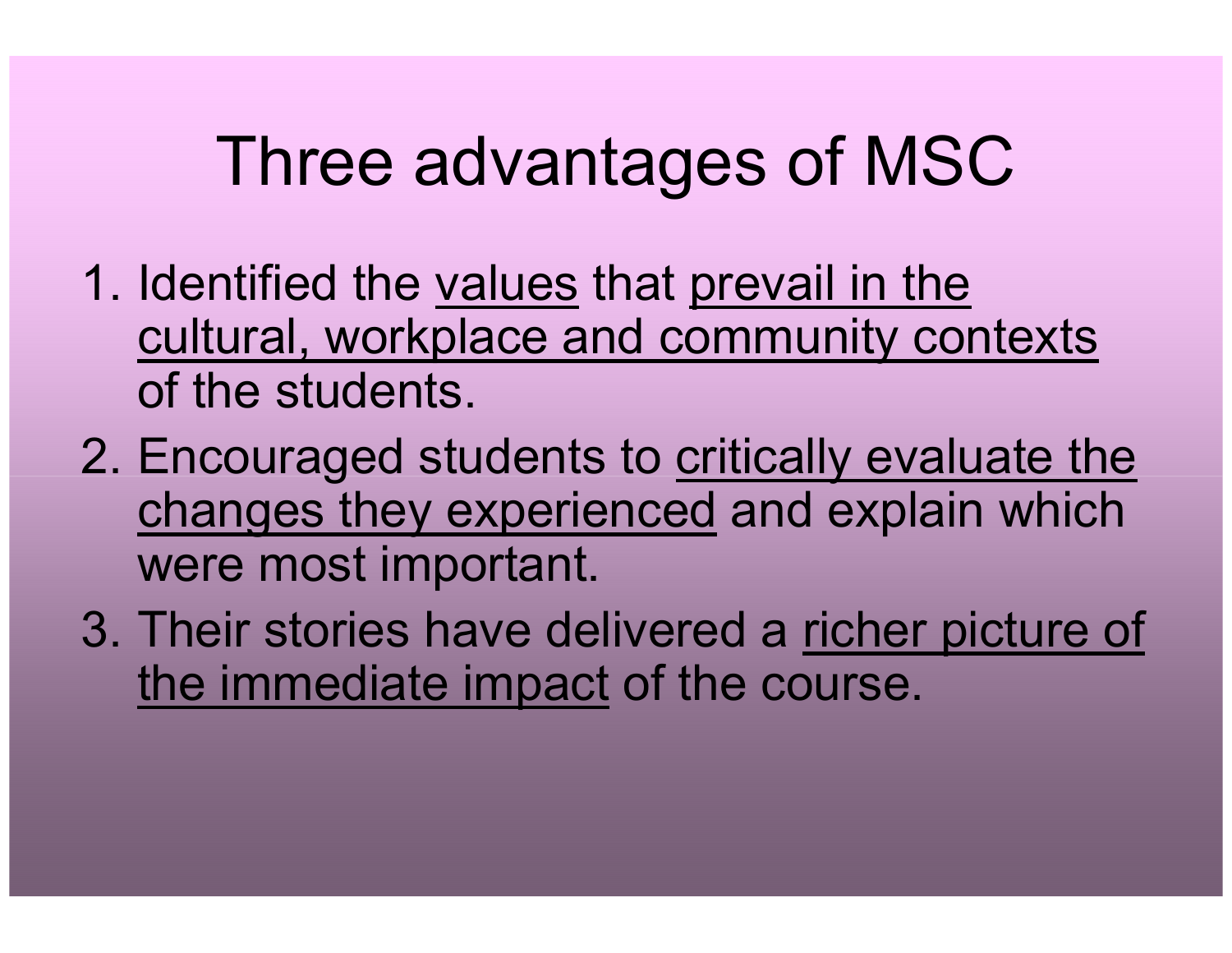## Limitations

- 1. Data reflects the views of only the students.
- 2. Other stakeholders were not engaged so the wider impact of the course remains unknown.